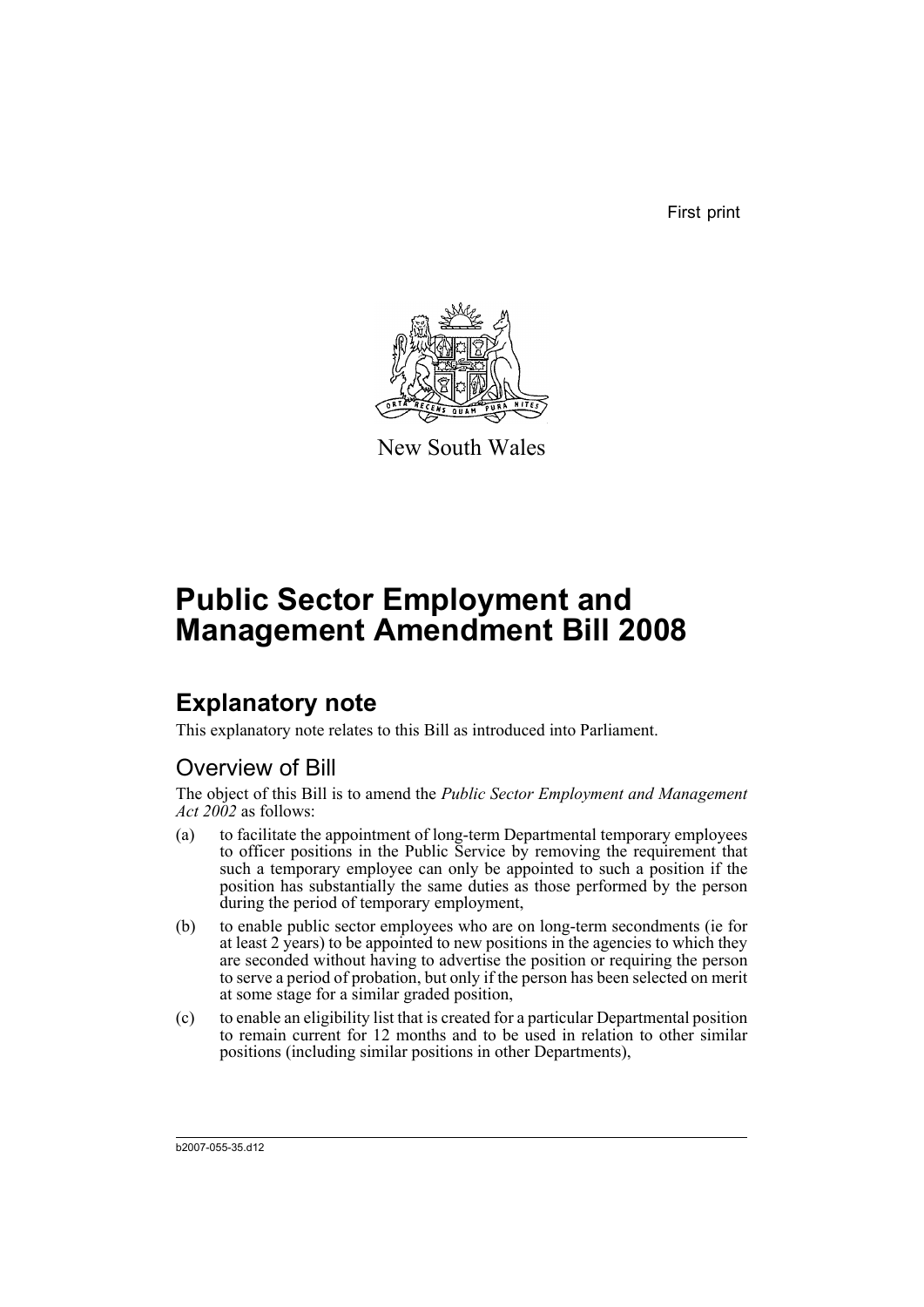Explanatory note

(d) to require vacant Public Service positions to be advertised on the NSW Government's recruitment website rather than in the Public Sector Notices,

(e) to make other amendments of a minor or consequential nature.

This Bill also amends the *Government and Related Employees Appeal Tribunal Act 1980* (*the GREAT Act*) to enable notices of appointments to positions in the public sector to appear on the NSW Government's recruitment website and makes amendments of a minor or consequential nature to the regulation made under that Act.

### Outline of provisions

**Clause 1** sets out the name (also called the short title) of the proposed Act.

**Clause 2** provides for the commencement of the proposed Act on the date of assent to the proposed Act.

**Clause 3** is a formal provision that gives effect to the amendments to the *Public Sector Employment and Management Act 2002* set out in Schedule 1.

**Clause 4** is a formal provision that gives effect to the amendments to the Act and Regulation set out in Schedule 2.

**Clause 5** provides for the repeal of the proposed Act on the day after the date of assent. Once the amendments have commenced the proposed Act will be spent and section 30 of the *Interpretation Act 1987* provides that the repeal of an amending Act does not affect the amendments made by that Act.

### **Schedule 1 Amendment of Public Sector Employment and Management Act 2002**

At present under section 18 of the Act, if it is proposed to make an appointment to a vacant position in a Department, the Department Head must advertise the vacancy in the Public Sector Notices. **Schedule 1 [2]** provides instead for the vacancy to be advertised on the NSW Government's recruitment website. **Schedule 1 [1]** removes the definition of *Public Sector Notices* as that term will no longer appear in the Act.

**Schedule 1 [3]** enables an eligibility list for any Public Service position (being a list of the persons who applied for appointment to the position and who are eligible for appointment, but were not selected for appointment) to remain current for  $12$  months after the list was created instead of, as is the case at present for positions other than a base grade or entry level position, for only 6 months. **Schedule 1 [4]** enables an eligibility list to apply not only to the relevant position for which it was created but also to any other position that is substantially the same as the relevant position. The other position may be a position in another Department. **Schedule 1 [5]** is a consequential amendment.

**Schedule 1** [7] removes a provision that refers to the requirement, under section 19 of the GREAT Act, for notice of a proposed appointment to be published in the Public Sector Notices if the appointment is subject to an appeal under the GREAT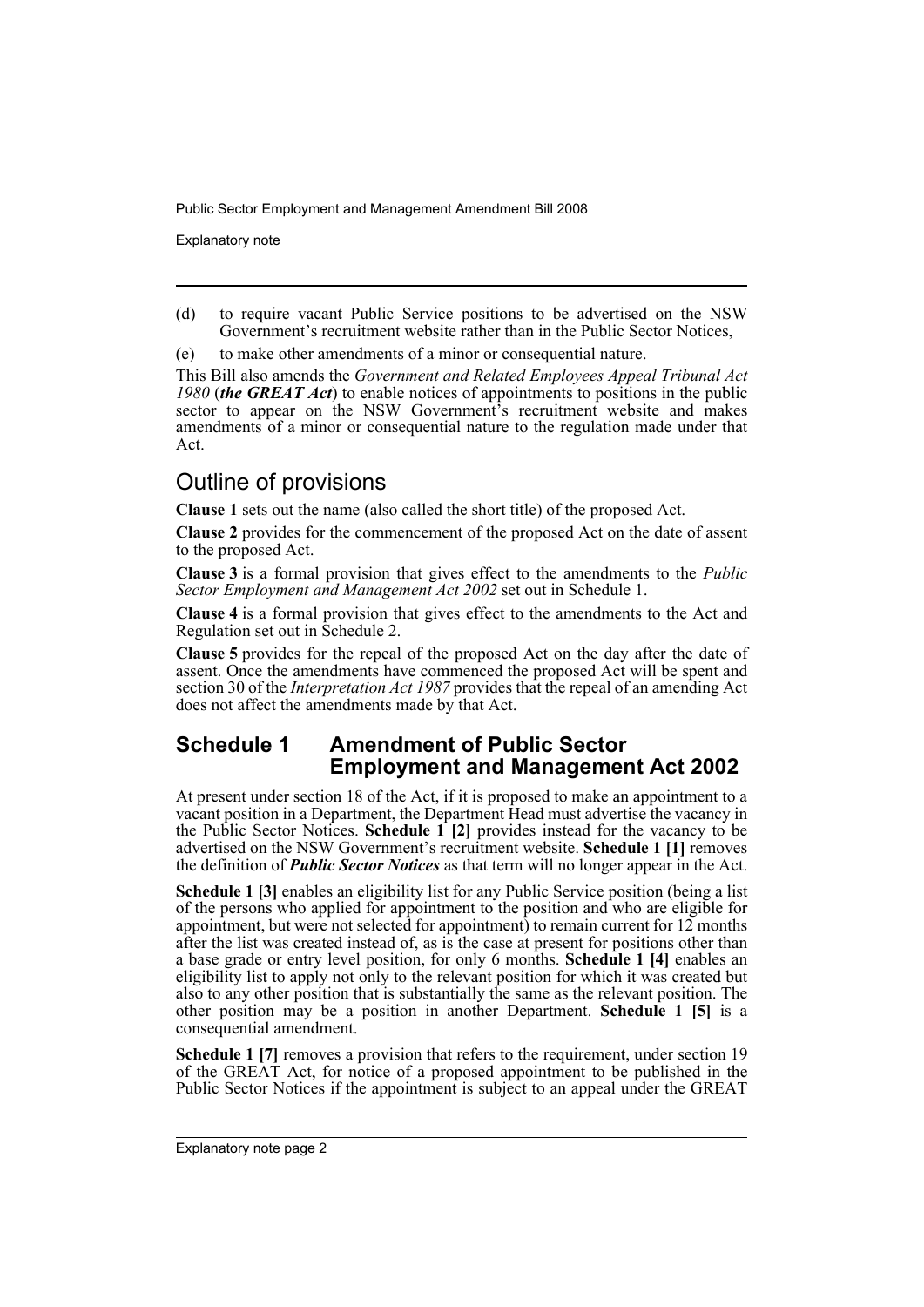Explanatory note

Act. **Schedule 1 [6]** replaces this provision with a note drawing attention to the requirement under the GREAT Act for notice of proposed appointments to be published and distributed to employees.

**Schedule 1 [8]** makes it clear that the provision requiring persons to serve a period of probation when they first enter the Public Service is subject to exceptions contained elsewhere in the Act and not just the Part in which the provision appears.

Section 31 of the Act currently provides for the appointment of long-term Departmental temporary employees (ie persons who have been employed on a temporary basis in a Department for a continuous period of at least 2 years) to officer positions in the Department. Such an appointment may only be made if the duties of the position concerned are substantially the same as those performed by the employee at the time the employee was selected on merit to perform those duties. **Schedule 1 [9]** removes the requirement that the officer position to which the temporary employee is appointed must have substantially the same duties as those performed by the person as a temporary employee. Instead of this requirement, it is made clear that the employee must have been performing duties at the same or similar grade to the officer position to which the employee is being appointed and that the employee was, at some stage during the temporary employment, selected on merit to perform duties at that grade. **Schedule 1 [10]** is a consequential amendment.

At present under section 86 (6) of the Act, a public sector employee who has voluntarily transferred from one agency to the service of another public sector agency (*the host agency*) becomes an employee of the host agency if the transfer (or the secondment as it is otherwise known) has continued for at least 2 years and the employee decides to remain with the host agency. **Schedule 1 [11]** enables the head of the host agency to appoint the person to a new position in the agency without having to advertise the position or requiring the person to serve a period of probation. Such an appointment is subject to certain requirements (such as the new position must not be above Grade 12 level). Also, if the new position is graded higher than the person's original position in the home agency and the new position is not advertised, the person may be appointed to the new position only if the person has at some stage been selected on merit to perform duties at that higher grade in the host agency.

**Schedule 1 [12]** enables regulations of a savings and transitional nature to be made as a consequence of the proposed Act.

**Schedule 1 [13]** makes it clear that the amendments made by the proposed Act extend to existing eligibility lists, persons who are currently employed as Departmental temporary employees and persons who are on existing voluntary secondments.

### **Schedule 2 Amendment of other legislation**

**Schedule 2.1** amends section 19 of the *Government and Related Employees Appeal Tribunal Act 1980* to provide that the notice of appointment that a public sector employer is required to publish can appear on the  $\overrightarrow{NSW}$  Government's recruitment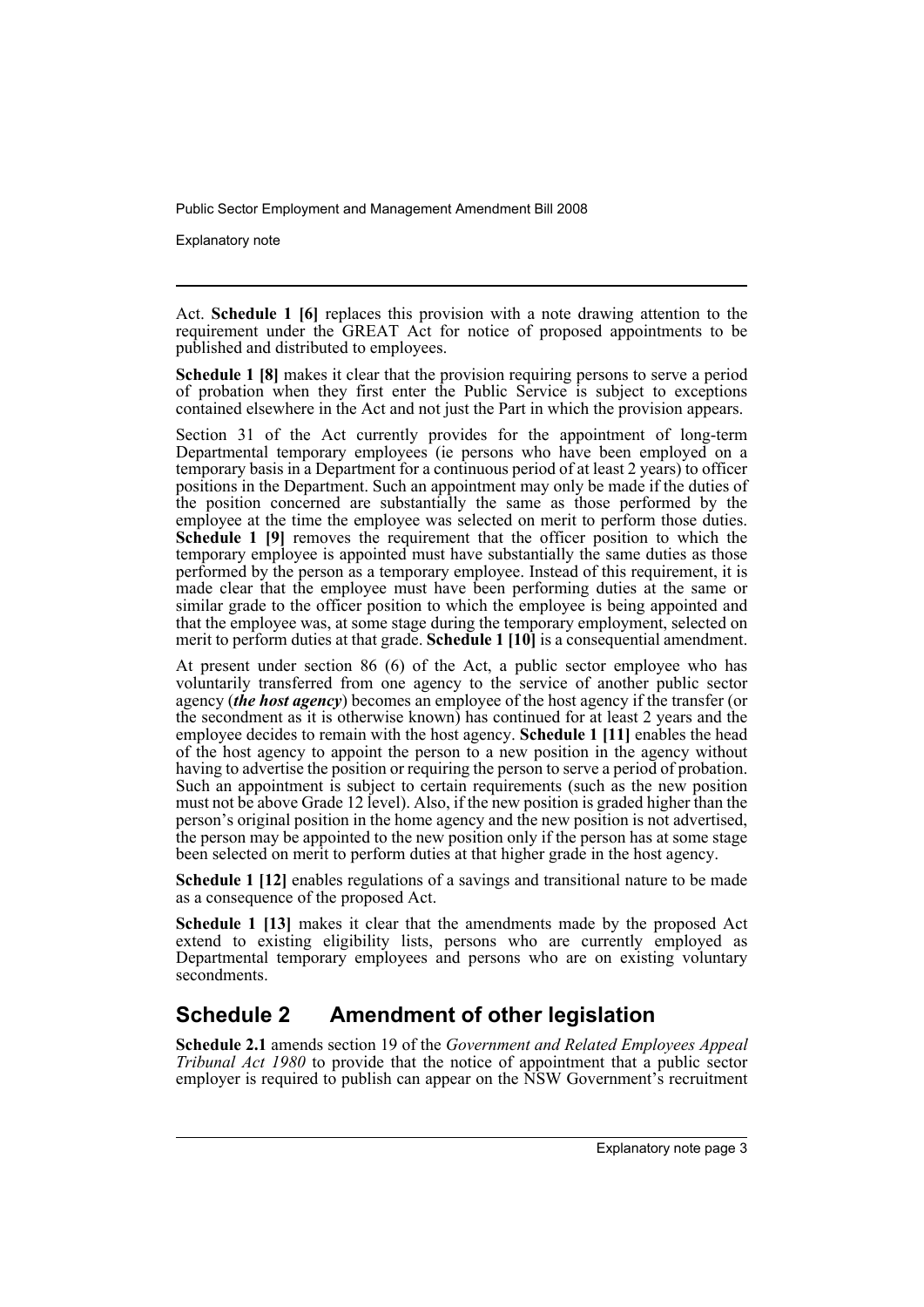Explanatory note

website and that the notice is taken to have been distributed in accordance with that section if that website contains the notice and is made available to the employees.

**Schedule 2.2** amends the *Government and Related Employees Appeal Tribunal Regulation 2005* to make a minor correction to a cross-reference to a provision of the GREAT Act and to remove a reference to the Public Service Notices in the prescribed form for notice of appointments.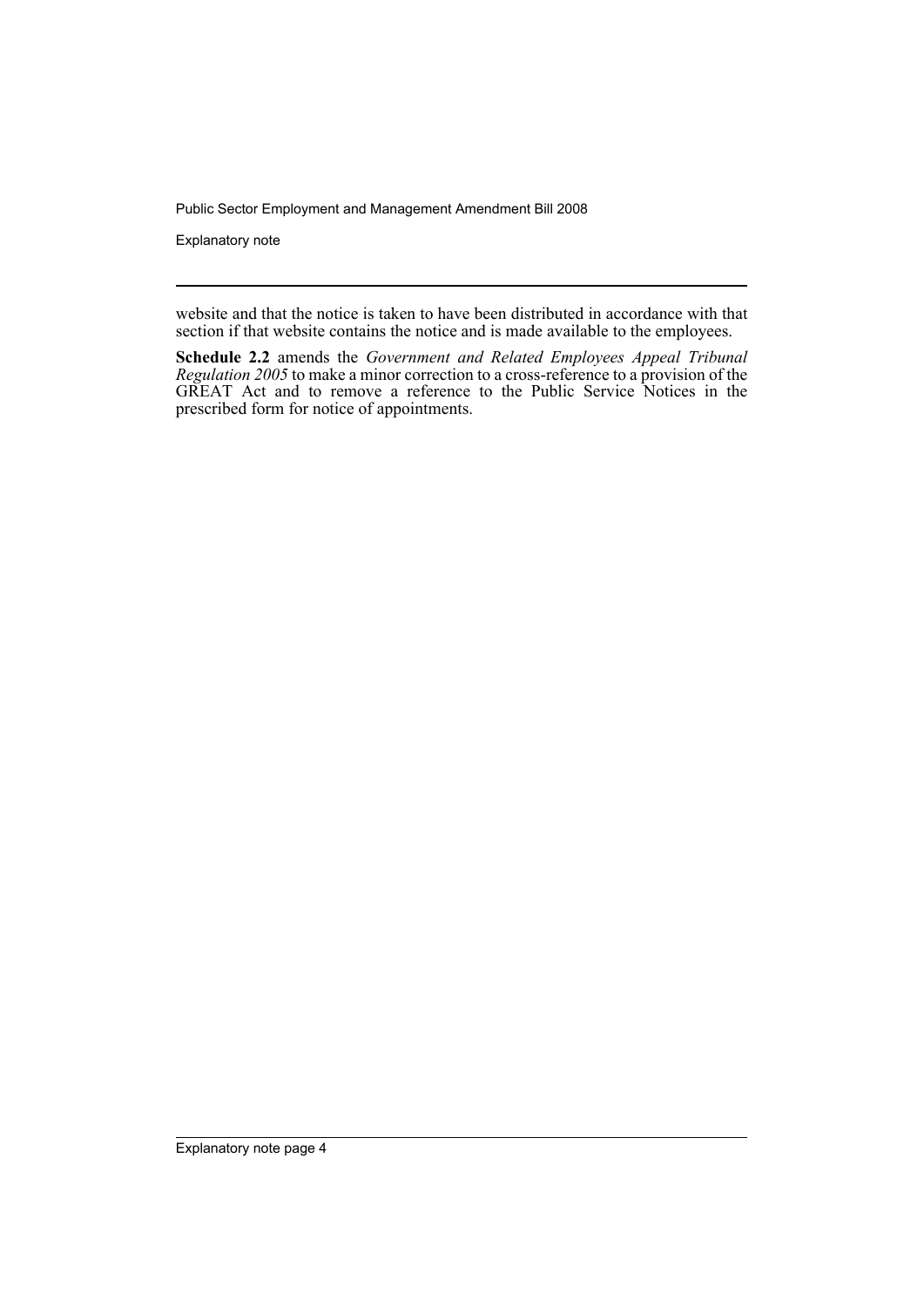First print



New South Wales

# **Public Sector Employment and Management Amendment Bill 2008**

## **Contents**

|            |                                           | Page |
|------------|-------------------------------------------|------|
| 1          | Name of Act                               |      |
| 2          | Commencement                              | 2    |
| 3          | Amendment of Public Sector Employment and |      |
|            | Management Act 2002 No 43                 | 2    |
| 4          | Amendment of other legislation            | 2    |
| 5          | Repeal of this Act                        | 2    |
| Schedule 1 | Amendment of Public Sector Employment and |      |
|            | Management Act 2002                       | 3    |
|            | Schedule 2 Amendment of other legislation |      |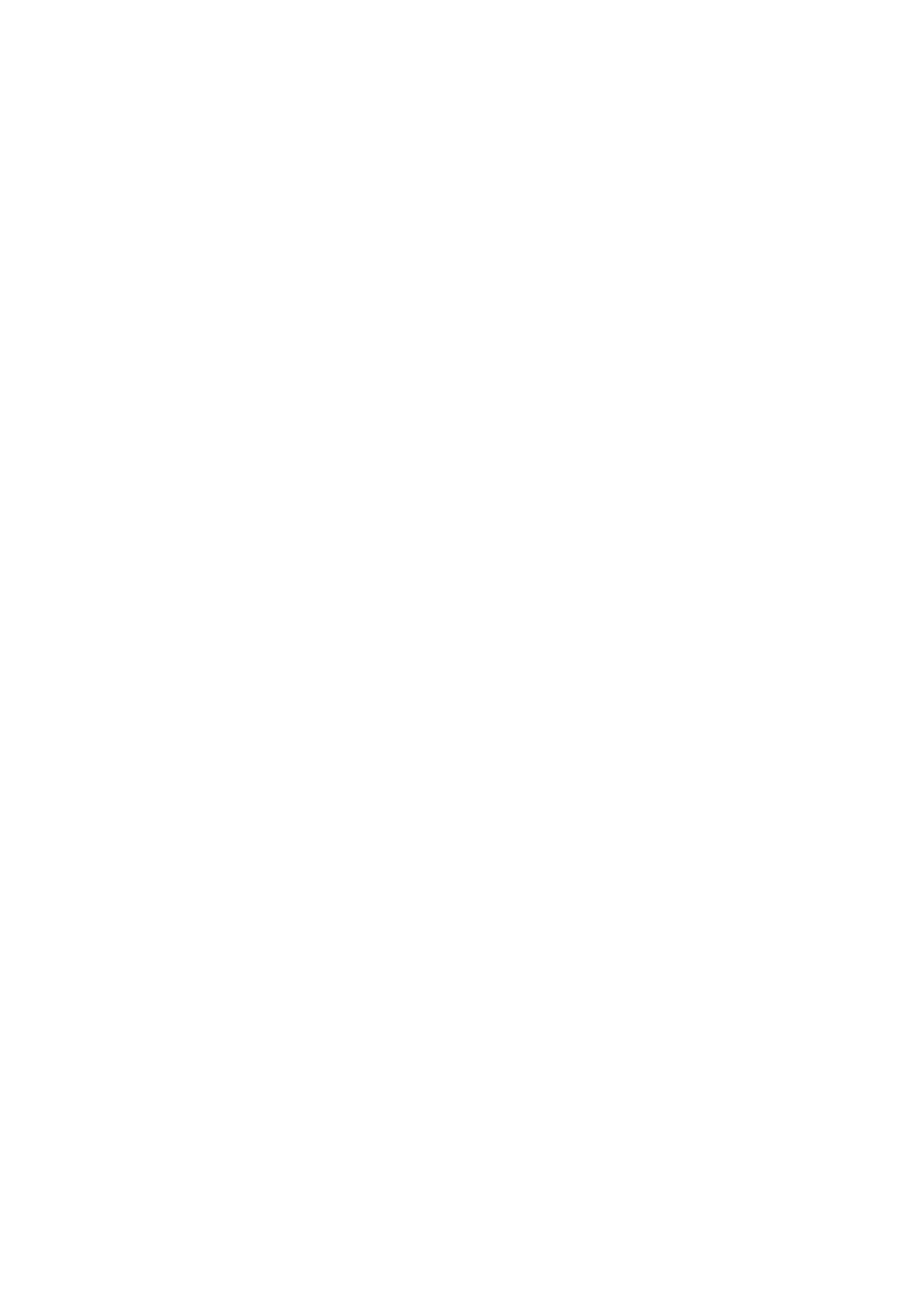

New South Wales

# **Public Sector Employment and Management Amendment Bill 2008**

No , 2008

### **A Bill for**

An Act to amend the *Public Sector Employment and Management Act 2002* to make further provision with respect to the appointment of long-term temporary employees and persons on long-term secondments, the advertising of public service positions and the use of eligibility lists; and for other purposes.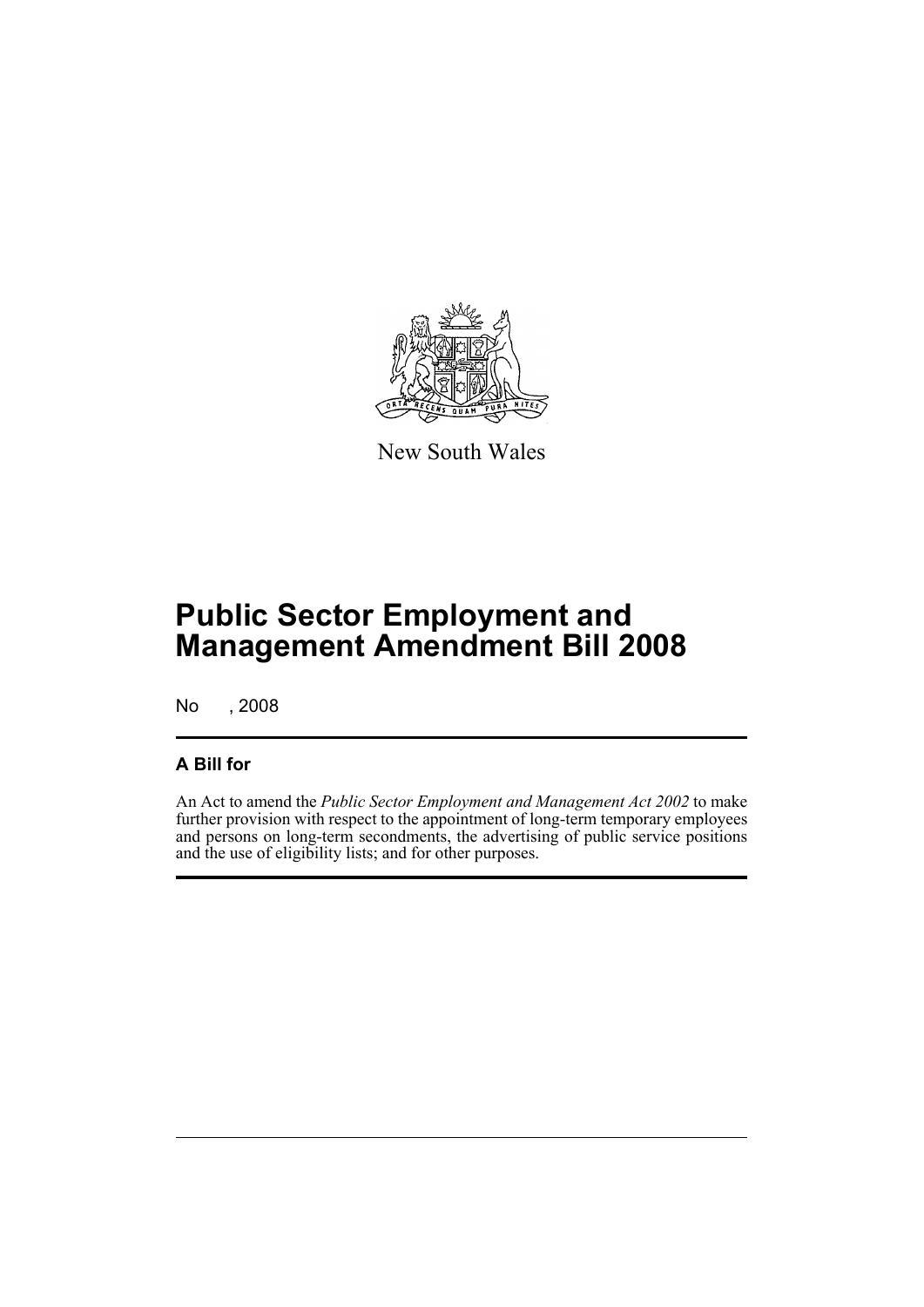<span id="page-7-4"></span><span id="page-7-3"></span><span id="page-7-2"></span><span id="page-7-1"></span><span id="page-7-0"></span>

|              |                                                                               | The Legislature of New South Wales enacts:                                                                                                                | 1                   |  |  |  |
|--------------|-------------------------------------------------------------------------------|-----------------------------------------------------------------------------------------------------------------------------------------------------------|---------------------|--|--|--|
| 1            | Name of Act                                                                   |                                                                                                                                                           |                     |  |  |  |
|              |                                                                               | This Act is the <i>Public Sector Employment and Management</i><br>Amendment Act 2008.                                                                     | 3<br>$\overline{4}$ |  |  |  |
| $\mathbf{2}$ |                                                                               | <b>Commencement</b>                                                                                                                                       | 5                   |  |  |  |
|              |                                                                               | This Act commences on the date of assent to this Act.                                                                                                     | 6                   |  |  |  |
| 3            | Amendment of Public Sector Employment and Management Act 2002<br><b>No 43</b> |                                                                                                                                                           |                     |  |  |  |
|              |                                                                               | The Public Sector Employment and Management Act 2002 is amended<br>as set out in Schedule 1.                                                              | 9<br>10             |  |  |  |
| 4            |                                                                               | Amendment of other legislation                                                                                                                            | 11                  |  |  |  |
|              |                                                                               | The Act and Regulation specified in Schedule 2 are amended as set out<br>in that Schedule.                                                                | 12<br>13            |  |  |  |
| 5            |                                                                               | <b>Repeal of this Act</b>                                                                                                                                 | 14                  |  |  |  |
|              | (1)                                                                           | This Act is repealed on the day following the day on which this Act<br>commences.                                                                         | 15<br>16            |  |  |  |
|              | (2)                                                                           | The repeal of this Act does not, because of the operation of section 30<br>of the <i>Interpretation Act 1987</i> , affect any amendment made by this Act. | 17<br>18            |  |  |  |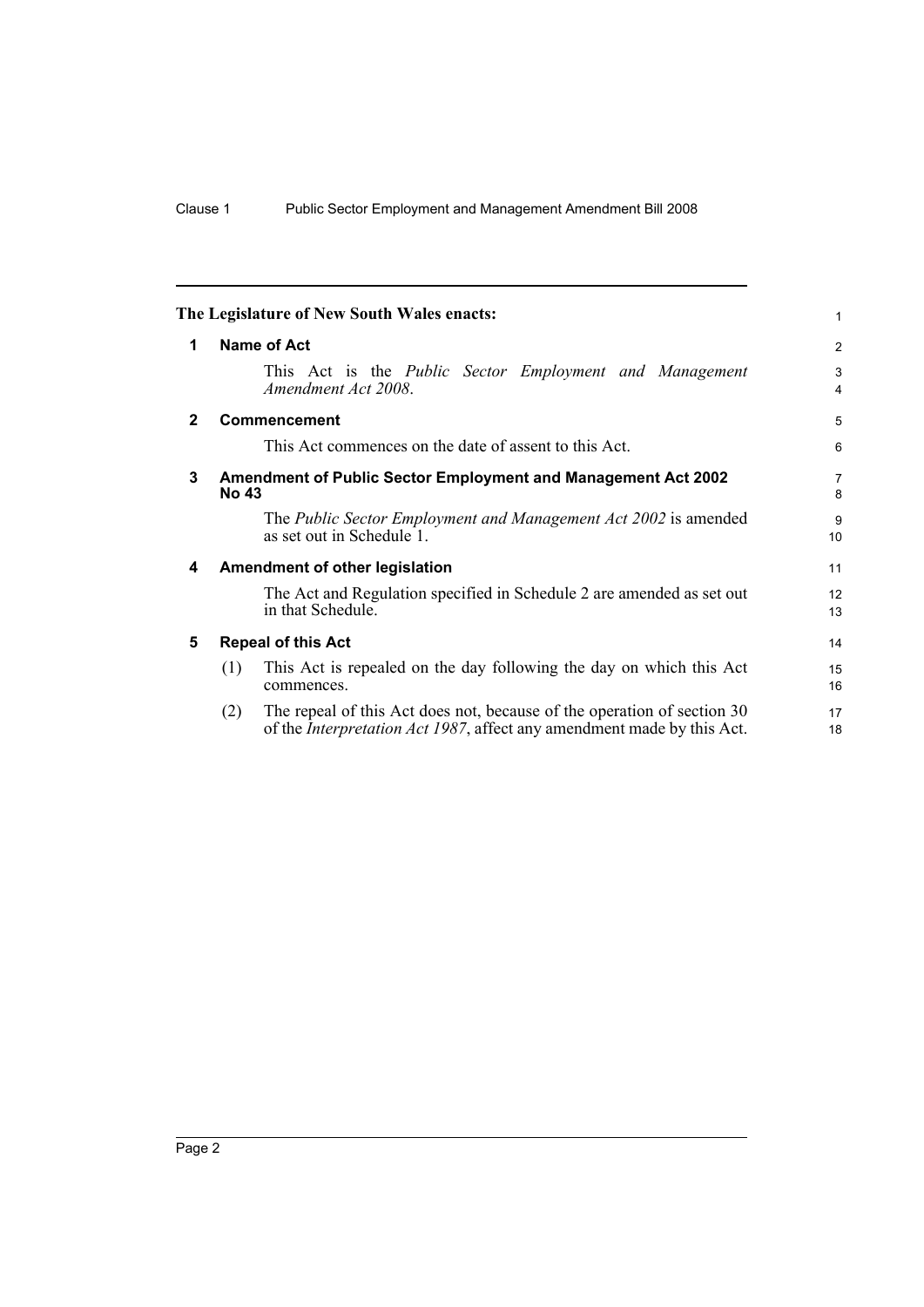Amendment of Public Sector Employment and Management Act 2002 Schedule 1

<span id="page-8-0"></span>

|       | <b>Schedule 1</b>                                                                                                             | <b>Amendment of Public Sector</b><br><b>Employment and Management Act 2002</b>                                                                                                                                                                |                      |  |
|-------|-------------------------------------------------------------------------------------------------------------------------------|-----------------------------------------------------------------------------------------------------------------------------------------------------------------------------------------------------------------------------------------------|----------------------|--|
|       |                                                                                                                               | (Section 3)                                                                                                                                                                                                                                   |                      |  |
| [1]   | <b>Section 3 Definitions</b>                                                                                                  |                                                                                                                                                                                                                                               |                      |  |
|       |                                                                                                                               | Omit the definition of <i>Public Sector Notices</i> from section 3 (1).                                                                                                                                                                       |                      |  |
| [2]   |                                                                                                                               | <b>Section 18 Advertising vacancies</b>                                                                                                                                                                                                       |                      |  |
|       |                                                                                                                               | Omit "in the Public Sector Notices and in such other" from section 18 (1).                                                                                                                                                                    |                      |  |
|       |                                                                                                                               | Insert instead "on the NSW Government's recruitment website and in such".                                                                                                                                                                     |                      |  |
| $[3]$ |                                                                                                                               | <b>Section 20 Eligibility lists</b>                                                                                                                                                                                                           |                      |  |
|       |                                                                                                                               | Omit section 20 (3). Insert instead:                                                                                                                                                                                                          | 10                   |  |
|       | (3)                                                                                                                           | An eligibility list for a position remains current for 12 months<br>after the list was created.                                                                                                                                               | 11<br>12             |  |
| [4]   |                                                                                                                               | Section 20 (5) and (5A)                                                                                                                                                                                                                       | 13                   |  |
|       | Omit section 20 (5). Insert instead:                                                                                          |                                                                                                                                                                                                                                               |                      |  |
|       | (5)                                                                                                                           | An eligibility list is applicable not only to the position in relation<br>to which it was created <i>(the relevant position)</i> but also:                                                                                                    |                      |  |
|       |                                                                                                                               | to any other position in the Department that the appropriate<br>(a)<br>Department Head determines the list should be applicable<br>to on the basis that the other position is substantially the<br>same as the relevant position, and         | 17<br>18<br>19<br>20 |  |
|       |                                                                                                                               | to any other position in another Department that the<br>(b)<br>Department Head for that Department determines the list<br>should be applicable to on the basis that the other position<br>is substantially the same as the relevant position. | 21<br>22<br>23<br>24 |  |
|       | (5A)<br>Any such determination by the Department Head may be made at<br>any time during the currency of the eligibility list. |                                                                                                                                                                                                                                               |                      |  |
| [5]   | <b>Section 20 (7)</b>                                                                                                         |                                                                                                                                                                                                                                               | 27                   |  |
|       | Omit the subsection.                                                                                                          |                                                                                                                                                                                                                                               | 28                   |  |

Page 3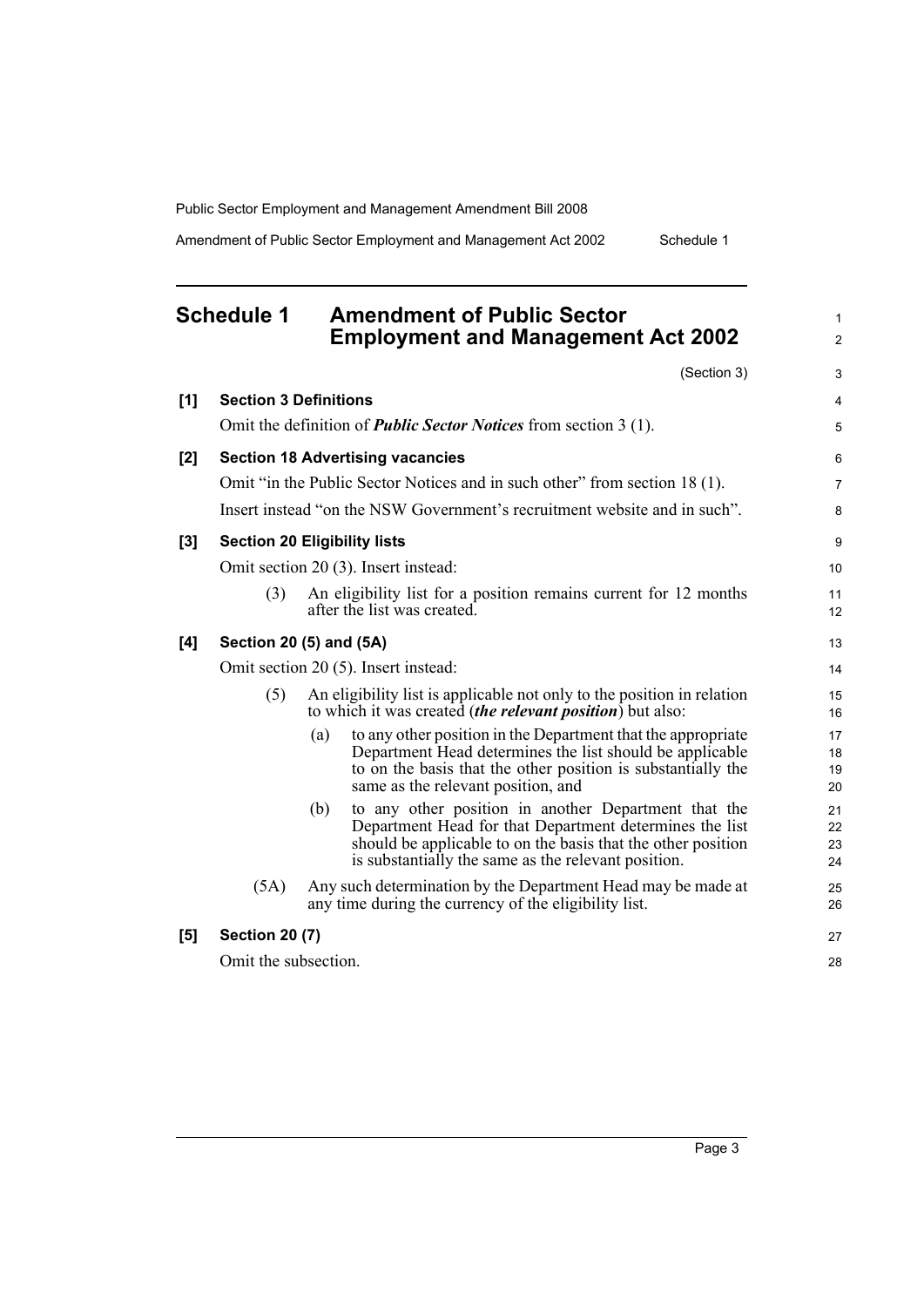Schedule 1 Amendment of Public Sector Employment and Management Act 2002

| [6]    |                                                                                              |                    | Section 21 Appointments subject to promotion appeal                                                                                                                                                                                     | 1                                                   |
|--------|----------------------------------------------------------------------------------------------|--------------------|-----------------------------------------------------------------------------------------------------------------------------------------------------------------------------------------------------------------------------------------|-----------------------------------------------------|
|        |                                                                                              |                    | Insert at the end of section 21 $(2)$ :                                                                                                                                                                                                 | $\overline{2}$                                      |
|        |                                                                                              |                    | Note. See section 19 of the Government and Related Employees<br>Appeal Tribunal Act 1980 which requires the appropriate Department<br>Head to cause notice of the proposed appointment to be published and<br>distributed to employees. | 3<br>$\overline{\mathbf{4}}$<br>$\overline{5}$<br>6 |
| [7]    | <b>Section 21 (3)</b>                                                                        |                    |                                                                                                                                                                                                                                         | 7                                                   |
|        | Omit the subsection.                                                                         |                    |                                                                                                                                                                                                                                         | 8                                                   |
| [8]    |                                                                                              |                    | Section 23 Appointments on probation                                                                                                                                                                                                    | 9                                                   |
|        |                                                                                              |                    | Omit "this Part" from section 23 (1). Insert instead "this Act".                                                                                                                                                                        | 10                                                  |
| [9]    | Section 31 Appointment of long-term employees to officer positions                           |                    |                                                                                                                                                                                                                                         | 11                                                  |
|        |                                                                                              |                    | Omit section 31 (3) (a). Insert instead:                                                                                                                                                                                                | 12                                                  |
|        |                                                                                              | (a)                | the employee must, at some stage of the temporary                                                                                                                                                                                       | 13                                                  |
|        |                                                                                              |                    | employment, have been selected to perform duties at a                                                                                                                                                                                   | 14                                                  |
|        |                                                                                              |                    | grade that is the same as (or similar to) the grade of the<br>position concerned (whether or not the duties of the                                                                                                                      | 15<br>16                                            |
|        |                                                                                              |                    | position are substantially the same as the duties performed                                                                                                                                                                             | 17                                                  |
|        |                                                                                              |                    | during the temporary employment),                                                                                                                                                                                                       | 18                                                  |
|        |                                                                                              | $\left( a1\right)$ | the employee was performing duties at that grade                                                                                                                                                                                        | 19                                                  |
|        |                                                                                              |                    | following some form of open competition that involved the                                                                                                                                                                               | 20                                                  |
|        |                                                                                              |                    | selection of the employee as the person who, in the opinion                                                                                                                                                                             | 21                                                  |
|        |                                                                                              |                    | of the Department Head, had the greatest merit among the                                                                                                                                                                                | 22                                                  |
|        |                                                                                              |                    | candidates concerned,                                                                                                                                                                                                                   | 23                                                  |
| $[10]$ | Section 31 (3) (e)                                                                           |                    |                                                                                                                                                                                                                                         | 24                                                  |
|        | Omit the paragraph.                                                                          |                    |                                                                                                                                                                                                                                         | 25                                                  |
| $[11]$ | Section 86 Temporary staff transfers (secondments)                                           |                    |                                                                                                                                                                                                                                         | 26                                                  |
|        | Insert after section $86(6)$ :                                                               |                    |                                                                                                                                                                                                                                         |                                                     |
|        | (6A)                                                                                         |                    | The head of the host agency may appoint the person who                                                                                                                                                                                  | 28                                                  |
|        |                                                                                              |                    | becomes an employee of the agency under subsection (6) (the                                                                                                                                                                             | 29<br>30                                            |
|        | <i>relevant person</i> ) to a position in the agency ( <i>the new position</i> )<br>that is: |                    |                                                                                                                                                                                                                                         |                                                     |
|        |                                                                                              | (a)                | at the same grade as (or at a grade similar to) the relevant                                                                                                                                                                            | 32                                                  |
|        |                                                                                              |                    | person's original position in the home agency, or                                                                                                                                                                                       | 33                                                  |
|        |                                                                                              | (b)                | at any grade higher than the relevant person's original<br>position in the home agency.                                                                                                                                                 | 34                                                  |
|        |                                                                                              |                    |                                                                                                                                                                                                                                         | 35                                                  |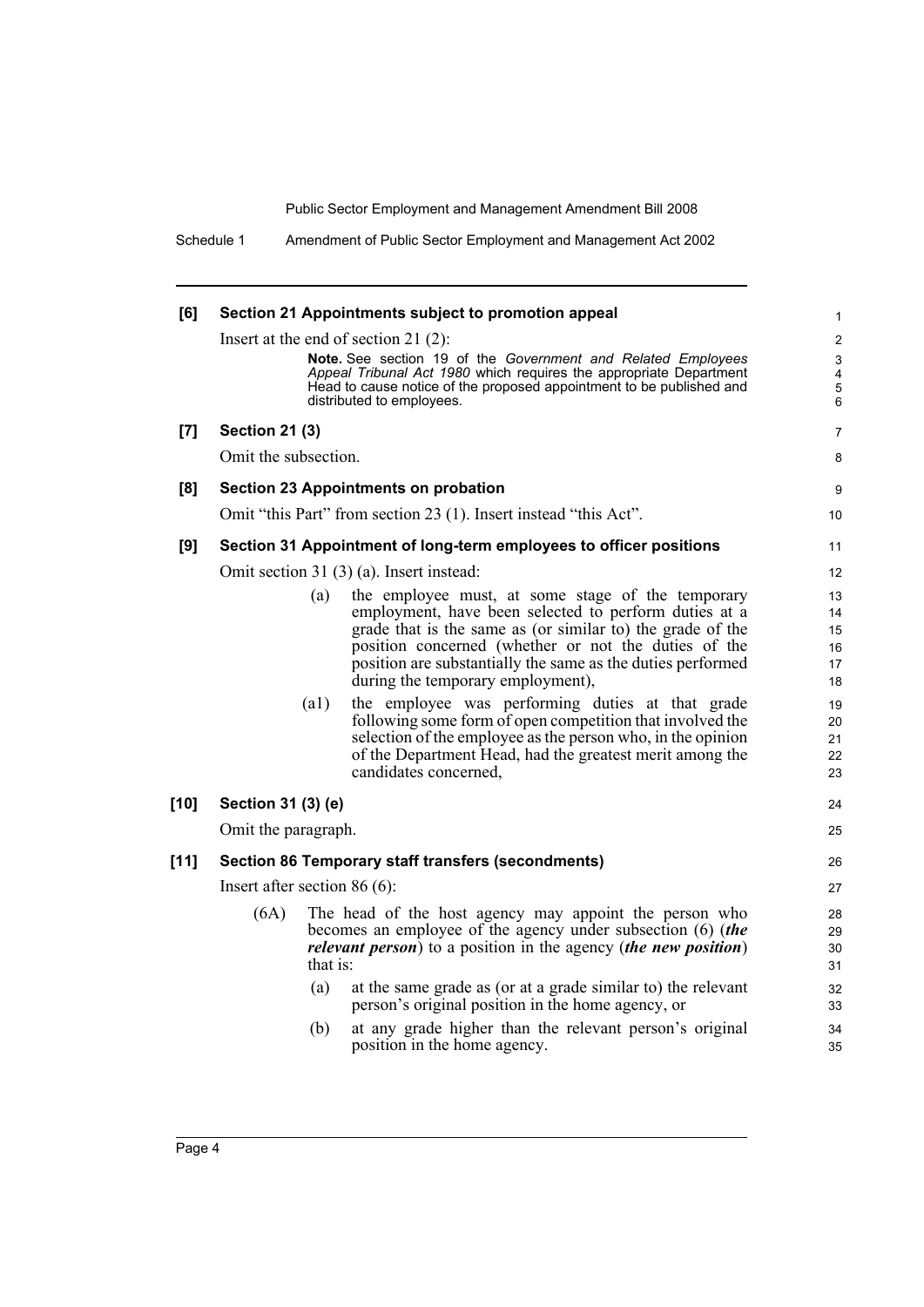Amendment of Public Sector Employment and Management Act 2002 Schedule 1

|      | (6B)                                 | The new position may, but need not, be advertised. Accordingly,<br>if the new position is a position in the Public Service and it is not<br>advertised, an appointment under subsection (6A) is not an<br>appointment to which section 19 applies.                                                                                          | 1<br>$\overline{\mathbf{c}}$<br>3<br>4 |
|------|--------------------------------------|---------------------------------------------------------------------------------------------------------------------------------------------------------------------------------------------------------------------------------------------------------------------------------------------------------------------------------------------|----------------------------------------|
|      | (6C)                                 | If the relevant person is appointed to the new position, the head<br>of the host agency may decide to make the appointment without<br>requiring the person to serve any period of probation.                                                                                                                                                | 5<br>6<br>7                            |
|      | (6D)                                 | The relevant person may be appointed to the new position only if<br>each of the following requirements is satisfied:                                                                                                                                                                                                                        | 8<br>9                                 |
|      |                                      | the rate of salary or wages payable to the person at the time<br>(a)<br>of appointment to the new position must not exceed the<br>maximum rate payable for Grade 12, Administrative and<br>Clerical Division, of the Public Service,                                                                                                        | 10<br>11<br>12<br>13                   |
|      |                                      | the head of the host agency must be satisfied that ongoing<br>(b)<br>work is available in respect of the person in the agency,                                                                                                                                                                                                              | 14<br>15                               |
|      |                                      | the head of the host agency must be satisfied that the<br>(c)<br>person has the relevant skills, qualifications, experience,<br>work performance standards and personal qualities to<br>enable the person to perform the duties of the new position.                                                                                        | 16<br>17<br>18<br>19                   |
|      | (6E)                                 | Without limiting subsection $(6D)$ , if:                                                                                                                                                                                                                                                                                                    | 20                                     |
|      |                                      | the grade of the new position is higher than the grade of the<br>(a)<br>relevant person's original position in the home agency, and                                                                                                                                                                                                         | 21<br>22                               |
|      |                                      | the new position has not been advertised,<br>(b)                                                                                                                                                                                                                                                                                            | 23                                     |
|      |                                      | the relevant person may be appointed to the new position only if<br>the person has been performing duties in the host agency at a<br>grade that is the same as (or similar to) the grade of the new<br>position and was performing those duties following some form of<br>open competition that involved the selection of the person as the | 24<br>25<br>26<br>27<br>28             |
|      |                                      | person who, in the opinion of the head of the host agency, had the<br>greatest merit among the candidates concerned.                                                                                                                                                                                                                        | 29<br>30                               |
| [12] |                                      | Schedule 4, Savings, transitional and other provisions                                                                                                                                                                                                                                                                                      | 31                                     |
|      | Insert at the end of clause $1(1)$ ; |                                                                                                                                                                                                                                                                                                                                             |                                        |
|      |                                      | Public Sector Employment and Management Amendment Act<br>2008                                                                                                                                                                                                                                                                               | 33<br>34                               |
|      |                                      |                                                                                                                                                                                                                                                                                                                                             |                                        |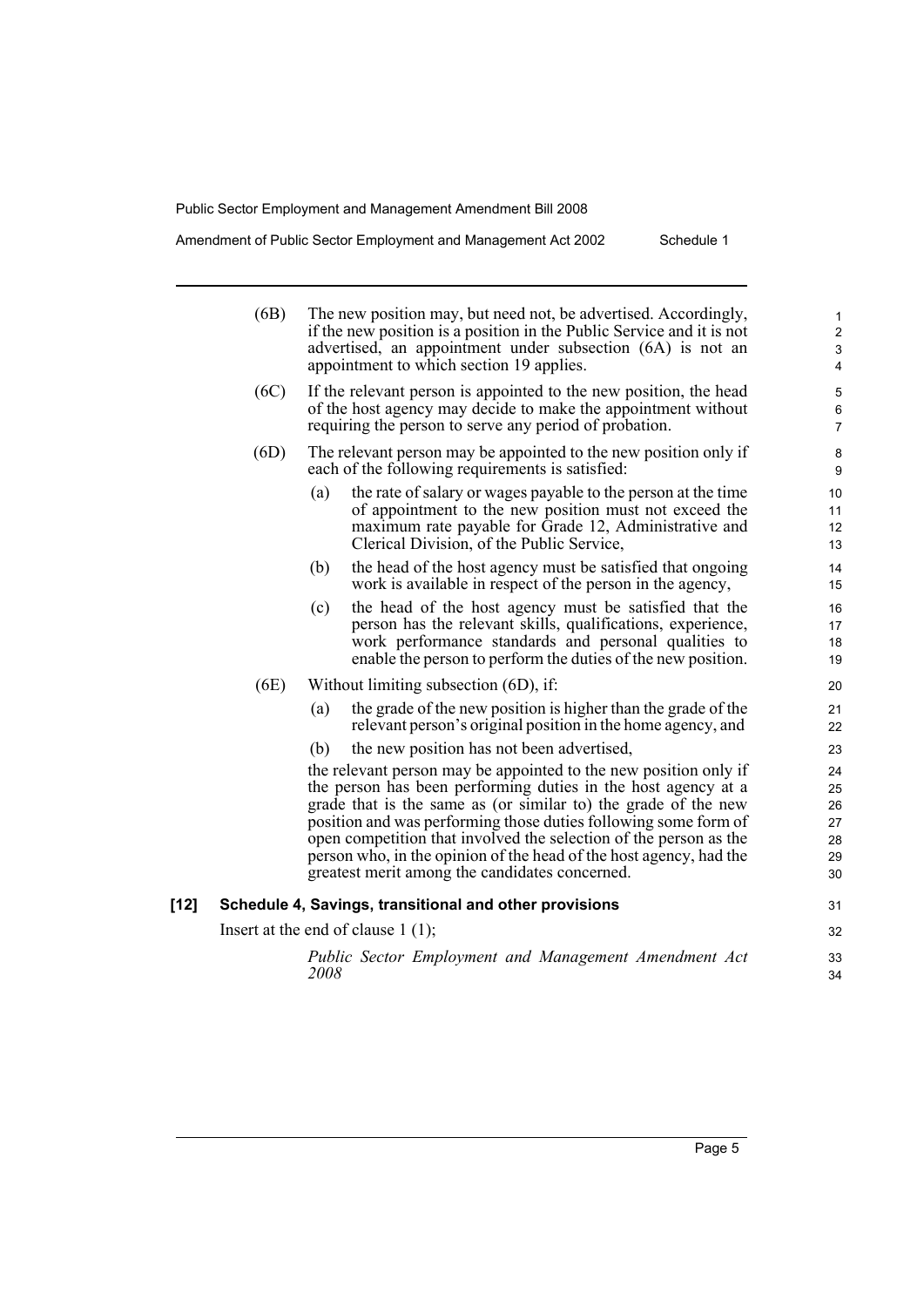Schedule 1 Amendment of Public Sector Employment and Management Act 2002

#### **[13] Schedule 4, Part 5**

Insert after Part 4:

### **Part 5 Provisions consequent on enactment of Public Sector Employment and Management Amendment Act 2008**

#### **27 Operation of amendments**

(1) In this clause, *amending Act* means the *Public Sector Employment and Management Amendment Act 2008*.

#### (2) **Existing eligibility lists**

Section 20, as amended by the amending Act, extends to eligibility lists having effect immediately before the commencement of those amendments.

1 2

3 4 5

#### (3) **Existing temporary employees**

Section 31, as amended by the amending Act, extends to persons employed as Departmental temporary employees as at the commencement of those amendments.

#### (4) **Existing secondments**

The amendment to section 86 made by the amending Act extends to a person who, as at the commencement of that amendment, is the subject of an employee-initiated temporary transfer under that section but who has not yet become an employee of the host agency concerned.